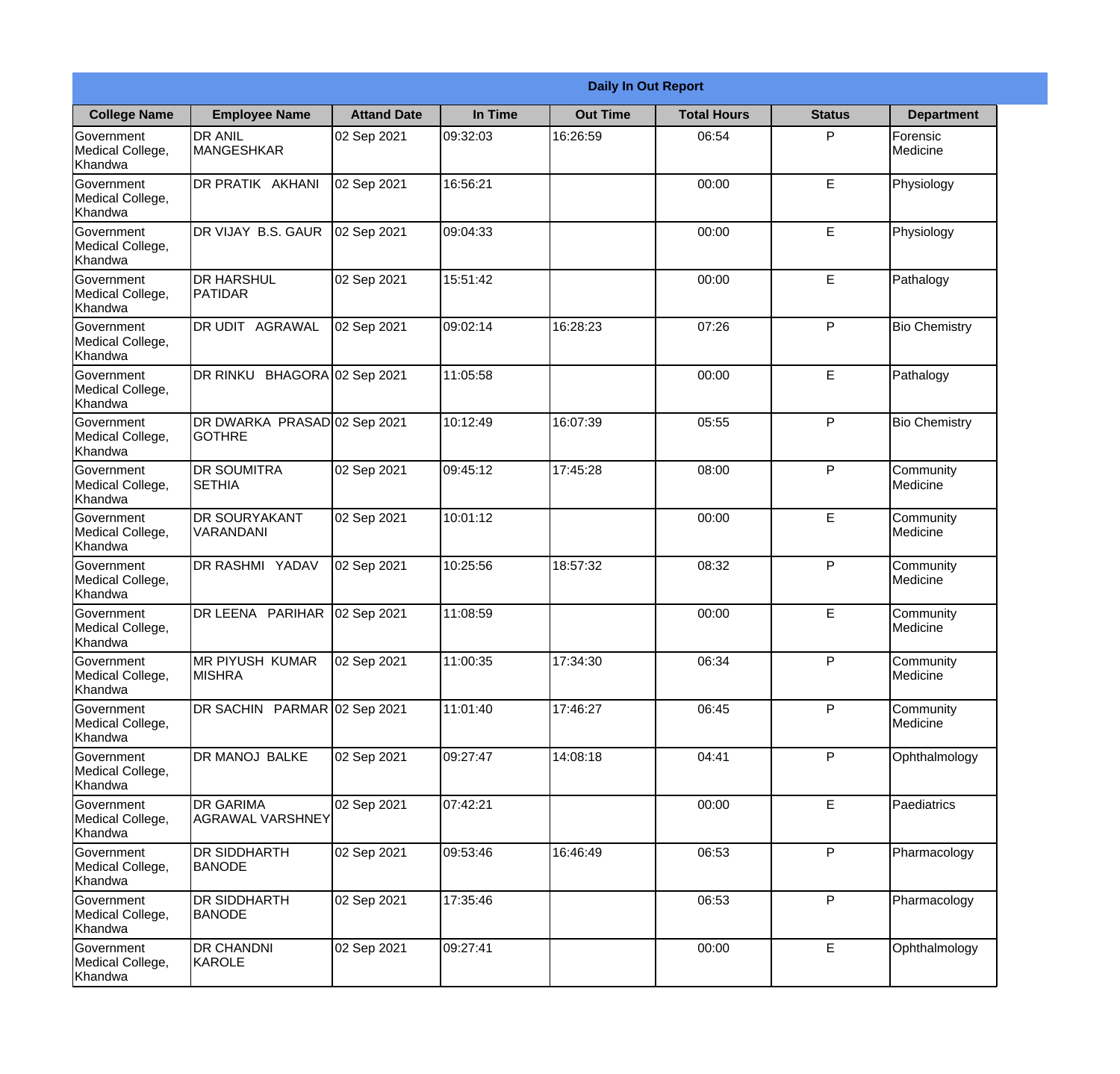| <b>Designation</b>                  | <b>Category</b> |
|-------------------------------------|-----------------|
| Assistant Professor   Para Clinical |                 |
| Assistant Professor   Non Clinical  |                 |
| Associate Professor Non Clinical    |                 |
| <b>Assistant Professor</b>          | Para Clinical   |
| Associate Professor Non Clinical    |                 |
| Assistant Professor   Para Clinical |                 |
| Demonstrator/Tutor   Non Clinical   |                 |
| Assistant Professor   Para Clinical |                 |
| Demonstrator/Tutor                  | Para Clinical   |
| <b>Assistant Professor</b>          | Para Clinical   |
| <b>Assistant Professor</b>          | Para Clinical   |
| Statistician                        | Para Clinical   |
| Assistant Professor   Para Clinical |                 |
| Assistant Professor   Clinical      |                 |
| Associate Professor Clinical        |                 |
| Associate Professor   Para Clinical |                 |
| Associate Professor   Para Clinical |                 |
| Assistant Professor   Clinical      |                 |

## **Daily In Out Report**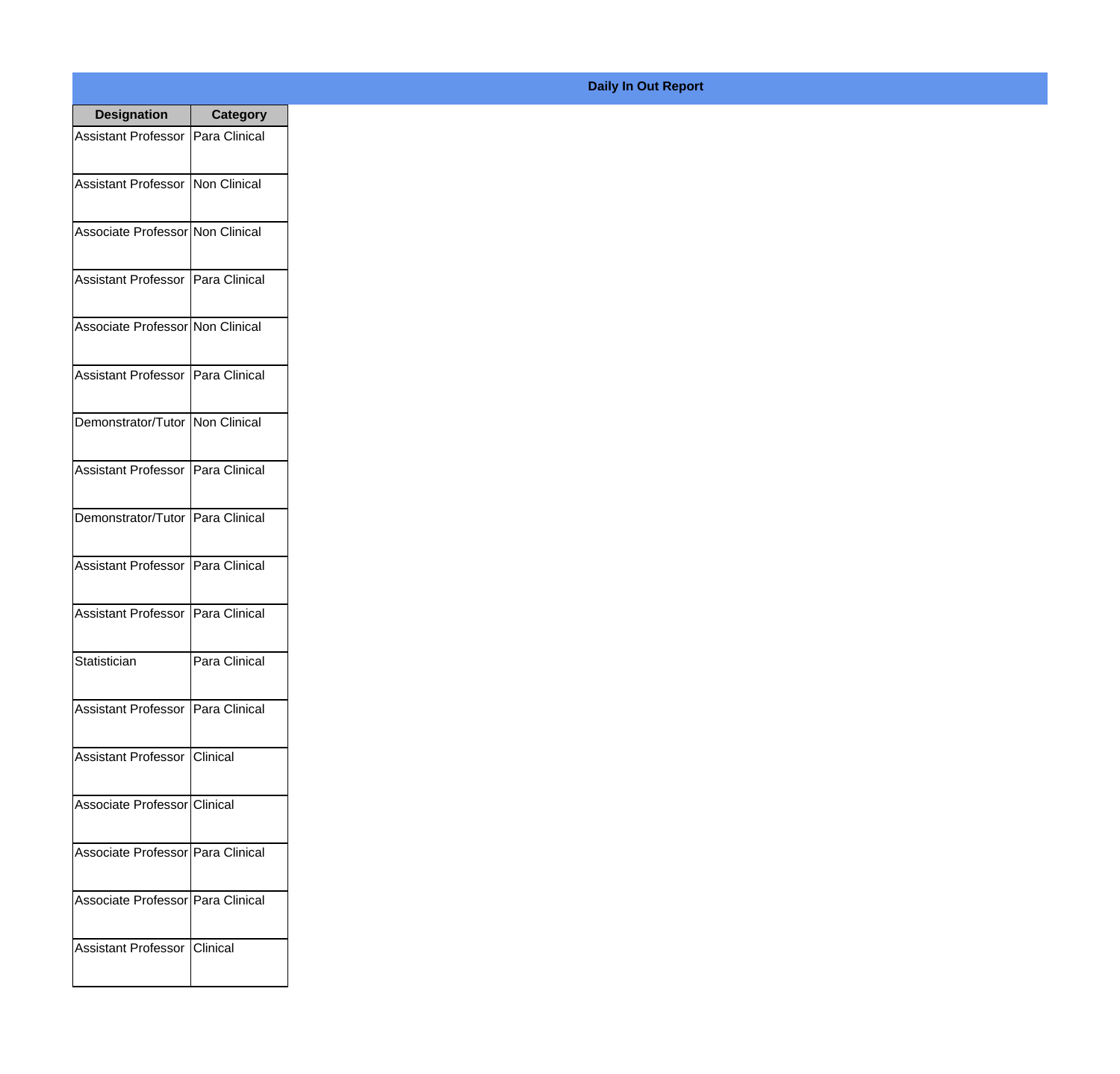|                                                  |                                                       |             |          |          | <b>Daily In Out Report</b> |              |                             |
|--------------------------------------------------|-------------------------------------------------------|-------------|----------|----------|----------------------------|--------------|-----------------------------|
| <b>Government</b><br>Medical College,<br>Khandwa | DR PRIYA KAPOOR<br><b>KAPOOR</b>                      | 02 Sep 2021 | 10:26:13 |          | 00:00                      | E            | Pathalogy                   |
| Government<br>Medical College,<br>Khandwa        | <b>DR SAPNA</b><br><b>MAHESHRAM</b>                   | 02 Sep 2021 | 10:49:29 |          | 00:00                      | E            | Community<br>Medicine       |
| Government<br>Medical College,<br>Khandwa        | <b>DR NISHA</b><br><b>KAITHWAS</b>                    | 02 Sep 2021 | 10:21:30 | 13:34:55 | 03:13                      | P            | Psychiatry                  |
| Government<br>Medical College,<br>Khandwa        | <b>DR NISHA</b><br><b>KAITHWAS</b>                    | 02 Sep 2021 | 14:26:25 |          | 03:13                      | $\mathsf{P}$ | Psychiatry                  |
| <b>Government</b><br>Medical College,<br>Khandwa | <b>DR RAJU</b>                                        | 02 Sep 2021 | 09:47:21 | 19:11:17 | 09:24                      | P            | Forensic<br>Medicine        |
| Government<br>Medical College,<br>Khandwa        | <b>DR RANJEET</b><br><b>BADOLE</b>                    | 02 Sep 2021 | 10:52:37 |          | 00:00                      | E            | <b>General Medicine</b>     |
| <b>Government</b><br>Medical College,<br>Khandwa | <b>DR ASHOK</b><br><b>BHAUSAHEB NAJAN</b>             | 02 Sep 2021 | 10:07:07 | 16:27:06 | 06:20                      | P            | Forensic<br>Medicine        |
| Government<br>Medical College,<br>Khandwa        | <b>DR NITESHKUMAR</b><br>KISHORILAL<br><b>RATHORE</b> | 02 Sep 2021 | 09:53:54 | 18:51:21 | 08:58                      | $\mathsf{P}$ | Pharmacology                |
| <b>Government</b><br>Medical College,<br>Khandwa | <b>DR PRIYESH</b><br><b>MARSKOLE</b>                  | 02 Sep 2021 | 18:57:24 |          | 00:00                      | E            | Community<br>Medicine       |
| <b>Government</b><br>Medical College,<br>Khandwa | <b>DR SANGEETA</b><br><b>CHINCHOLE</b>                | 02 Sep 2021 | 11:15:06 |          | 00:00                      | E            | Physiology                  |
| <b>Government</b><br>Medical College,<br>Khandwa | DR SUNIL BAJOLIYA                                     | 02 Sep 2021 | 10:31:16 |          | 00:00                      | E            | OTO-Rhiono-<br>Laryngology  |
| Government<br>Medical College,<br>Khandwa        | <b>DR NISHA MANDLOI</b><br>PANWAR                     | 02 Sep 2021 | 09:42:09 | 16:30:06 | 06:48                      | P            | Obstetrics &<br>Gynaecology |
| Government<br>Medical College,<br>Khandwa        | <b>DR SATISH</b><br><b>CHANDEL</b>                    | 02 Sep 2021 | 16:05:07 |          | 00:00                      | E            | Pharmacology                |
| Government<br>Medical College,<br>Khandwa        | DR MUKTESHWARI<br><b>GUPTA</b>                        | 02 Sep 2021 | 10:59:33 |          | 00:00                      | E            | Pharmacology                |
| Government<br>Medical College,<br>Khandwa        | DR PURTI AGARWAL<br><b>SAINI</b>                      | 02 Sep 2021 | 10:21:23 |          | 00:00                      | E            | Pathalogy                   |
| Government<br>Medical College,<br>Khandwa        | DR YASHPAL RAY                                        | 02 Sep 2021 | 10:53:03 |          | 00:00                      | E            | Anatomy                     |
| Government<br>Medical College,<br>Khandwa        | RENU WAGHMARE                                         | 02 Sep 2021 | 19:24:36 |          | 00:00                      | $\mathsf E$  | Community<br>Medicine       |